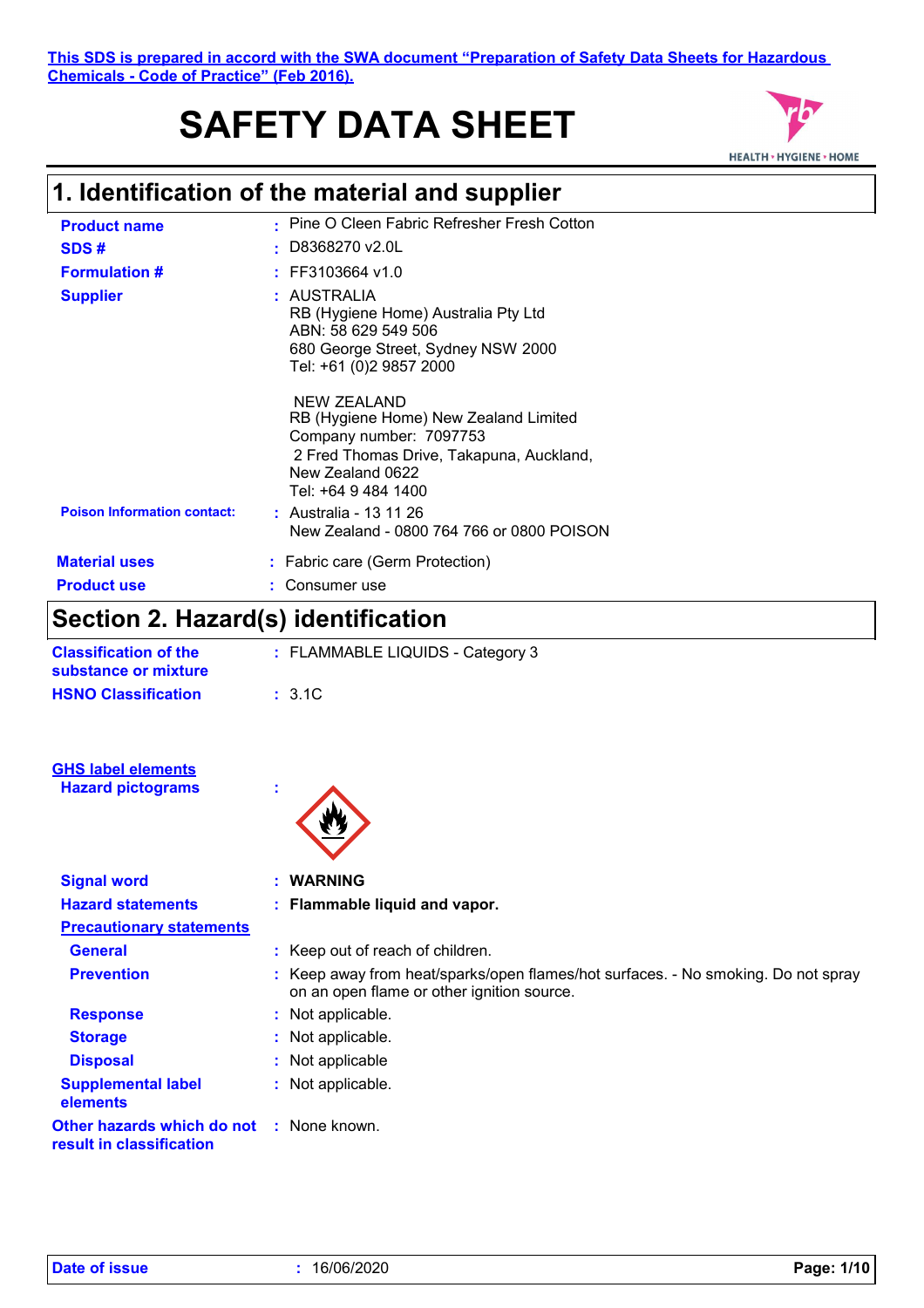## **Section 3. Composition and ingredient information**

**Substance/mixture :**

: Mixture

| <b>Ingredient name</b> | $%$ (w/w)           | <b>CAS number</b> |
|------------------------|---------------------|-------------------|
| ethanol                | $\geq 30 -$<br>∴≤60 | 64-17-5           |

 **Other Non-hazardous ingredients to 100%**

**Occupational exposure limits, if available, are listed in Section 8.**

#### **Section 4. First aid measures**

| <b>Description of necessary first aid measures</b> |                                                                                                                                                                                                                                                                                                                                                                                                                                                                                                                                                                                                                                                                                                                                                                                                                              |
|----------------------------------------------------|------------------------------------------------------------------------------------------------------------------------------------------------------------------------------------------------------------------------------------------------------------------------------------------------------------------------------------------------------------------------------------------------------------------------------------------------------------------------------------------------------------------------------------------------------------------------------------------------------------------------------------------------------------------------------------------------------------------------------------------------------------------------------------------------------------------------------|
| <b>Eye contact</b>                                 | : Immediately flush eyes with plenty of water, occasionally lifting the upper and lower<br>eyelids. Check for and remove any contact lenses. Continue to rinse for at least 10<br>minutes. Get medical attention if irritation occurs.                                                                                                                                                                                                                                                                                                                                                                                                                                                                                                                                                                                       |
| <b>Inhalation</b>                                  | : Remove victim to fresh air and keep at rest in a position comfortable for breathing.<br>If not breathing, if breathing is irregular or if respiratory arrest occurs, provide<br>artificial respiration or oxygen by trained personnel. It may be dangerous to the<br>person providing aid to give mouth-to-mouth resuscitation. Get medical attention if<br>adverse health effects persist or are severe. If unconscious, place in recovery<br>position and get medical attention immediately. Maintain an open airway. Loosen<br>tight clothing such as a collar, tie, belt or waistband.                                                                                                                                                                                                                                 |
| <b>Skin contact</b>                                | : Flush contaminated skin with plenty of water. Remove contaminated clothing and<br>shoes. Get medical attention if symptoms occur. Wash clothing before reuse.<br>Clean shoes thoroughly before reuse.                                                                                                                                                                                                                                                                                                                                                                                                                                                                                                                                                                                                                      |
| <b>Ingestion</b>                                   | : Wash out mouth with water. Remove dentures if any. Remove victim to fresh air<br>and keep at rest in a position comfortable for breathing. If material has been<br>swallowed and the exposed person is conscious, give small quantities of water to<br>drink. Stop if the exposed person feels sick as vomiting may be dangerous. Do not<br>induce vomiting unless directed to do so by medical personnel. If vomiting occurs,<br>the head should be kept low so that vomit does not enter the lungs. Get medical<br>attention if adverse health effects persist or are severe. Never give anything by<br>mouth to an unconscious person. If unconscious, place in recovery position and get<br>medical attention immediately. Maintain an open airway. Loosen tight clothing such<br>as a collar, tie, belt or waistband. |

| <b>Most important symptoms/effects, acute and delayed</b> |                                                                                                                                                                               |
|-----------------------------------------------------------|-------------------------------------------------------------------------------------------------------------------------------------------------------------------------------|
| <b>Potential acute health effects</b>                     |                                                                                                                                                                               |
| <b>Eye contact</b>                                        | : No known significant effects or critical hazards.                                                                                                                           |
| <b>Inhalation</b>                                         | : No known significant effects or critical hazards.                                                                                                                           |
| <b>Skin contact</b>                                       | : No known significant effects or critical hazards.                                                                                                                           |
| <b>Ingestion</b>                                          | : No known significant effects or critical hazards.                                                                                                                           |
| <b>Over-exposure signs/symptoms</b>                       |                                                                                                                                                                               |
| <b>Eye contact</b>                                        | : No specific data.                                                                                                                                                           |
| <b>Inhalation</b>                                         | : No specific data.                                                                                                                                                           |
| <b>Skin contact</b>                                       | : No specific data.                                                                                                                                                           |
| <b>Ingestion</b>                                          | : No specific data.                                                                                                                                                           |
|                                                           | <u>Indication of immediate medical attention and special treatment needed, if necessary</u>                                                                                   |
| <b>Notes to physician</b>                                 | : Treat symptomatically. Contact poison treatment specialist immediately if large<br>quantities have been ingested or inhaled.                                                |
| <b>Specific treatments</b>                                | : No specific treatment.                                                                                                                                                      |
| <b>Protection of first-aiders</b>                         | : No action shall be taken involving any personal risk or without suitable training. It<br>may be dangerous to the person providing aid to give mouth-to-mouth resuscitation. |
|                                                           |                                                                                                                                                                               |

#### **See toxicological information (Section 11)**

| <b>Date of issue</b> | 16/06/2020 | 2/10<br>Page: |
|----------------------|------------|---------------|
|                      |            |               |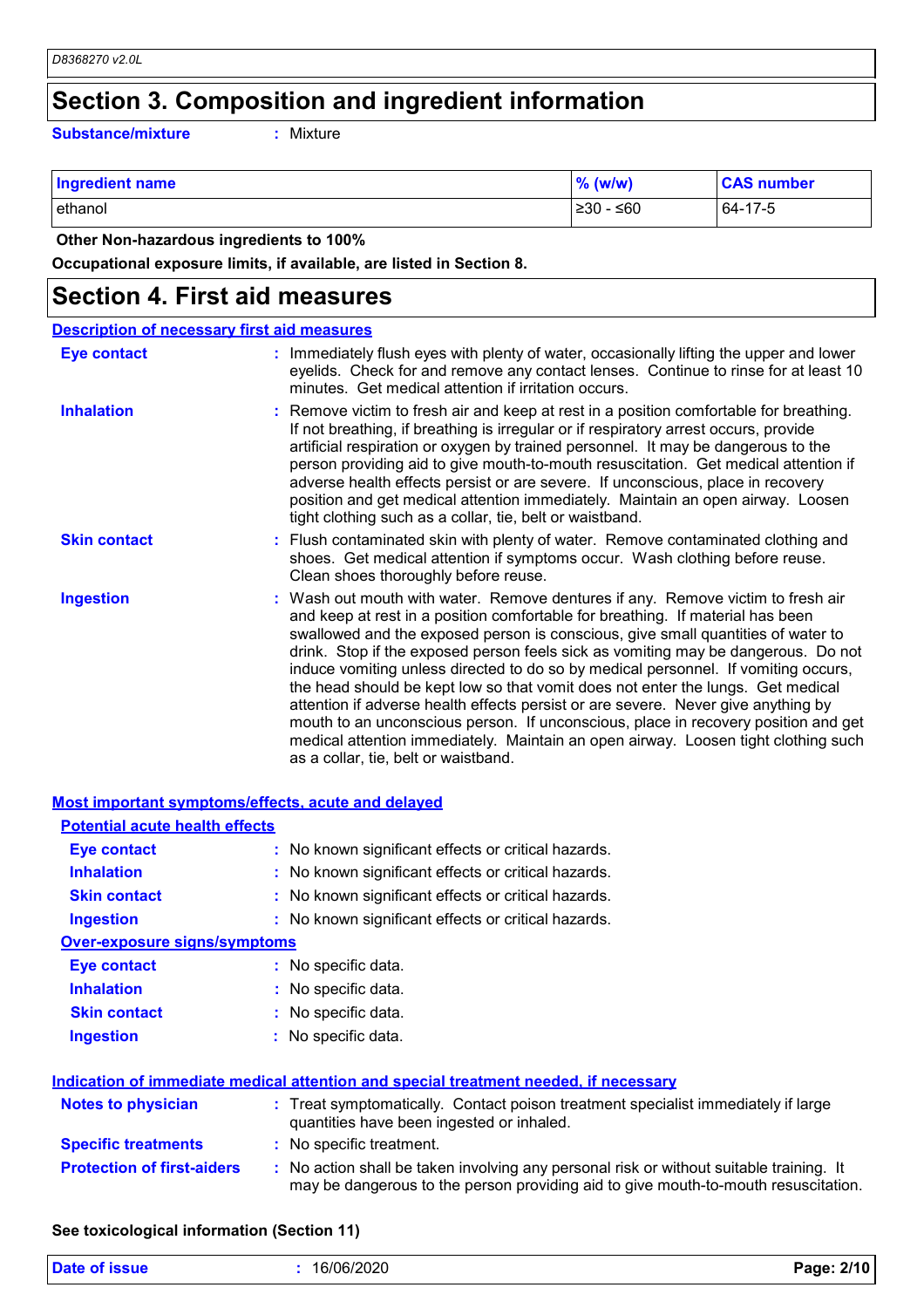### **Section 5. Fire-fighting measures**

| <b>Extinguishing media</b>                             |                                                                                                                                                                                                                                                                                                                               |
|--------------------------------------------------------|-------------------------------------------------------------------------------------------------------------------------------------------------------------------------------------------------------------------------------------------------------------------------------------------------------------------------------|
| <b>Suitable extinguishing</b><br>media                 | : Use dry chemical, $CO2$ , water spray (fog) or foam.                                                                                                                                                                                                                                                                        |
| <b>Unsuitable extinguishing</b><br>media               | : Do not use water jet.                                                                                                                                                                                                                                                                                                       |
| <b>Specific hazards arising</b><br>from the chemical   | : In a fire, hazardous decomposition products may be produced.                                                                                                                                                                                                                                                                |
| <b>Hazardous thermal</b><br>decomposition products     | : Decomposition products may include the following materials:<br>carbon dioxide<br>carbon monoxide                                                                                                                                                                                                                            |
| <b>Special protective actions</b><br>for fire-fighters | : Promptly isolate the scene by removing all persons from the vicinity of the incident if<br>there is a fire. No action shall be taken involving any personal risk or without<br>suitable training. Move containers from fire area if this can be done without risk.<br>Use water spray to keep fire-exposed containers cool. |
| <b>Special protective actions</b><br>for fire-fighters | : Fire-fighters should wear appropriate protective equipment and self-contained<br>breathing apparatus (SCBA) with a full face-piece operated in positive pressure<br>mode.                                                                                                                                                   |
|                                                        | : •3Y                                                                                                                                                                                                                                                                                                                         |

### **Section 6. Accidental release measures**

#### **Personal precautions, protective equipment and emergency procedures**

| For non-emergency<br>personnel                               | : No action shall be taken involving any personal risk or without suitable training.<br>Evacuate surrounding areas. Keep unnecessary and unprotected personnel from<br>entering. Do not touch or walk through spilled material. Shut off all ignition sources.<br>No flares, smoking or flames in hazard area. Avoid breathing vapor or mist.<br>Provide adequate ventilation. Wear appropriate respirator when ventilation is<br>inadequate. Put on appropriate personal protective equipment.                                                                                                                                                                                                                                                                       |  |
|--------------------------------------------------------------|-----------------------------------------------------------------------------------------------------------------------------------------------------------------------------------------------------------------------------------------------------------------------------------------------------------------------------------------------------------------------------------------------------------------------------------------------------------------------------------------------------------------------------------------------------------------------------------------------------------------------------------------------------------------------------------------------------------------------------------------------------------------------|--|
| For emergency responders                                     | If specialized clothing is required to deal with the spillage, take note of any<br>information in Section 8 on suitable and unsuitable materials. See also the<br>information in "For non-emergency personnel".                                                                                                                                                                                                                                                                                                                                                                                                                                                                                                                                                       |  |
| <b>Environmental precautions</b>                             | : Avoid dispersal of spilled material and runoff and contact with soil, waterways,<br>drains and sewers. Inform the relevant authorities if the product has caused<br>environmental pollution (sewers, waterways, soil or air).                                                                                                                                                                                                                                                                                                                                                                                                                                                                                                                                       |  |
| <b>Methods and materials for containment and cleaning up</b> |                                                                                                                                                                                                                                                                                                                                                                                                                                                                                                                                                                                                                                                                                                                                                                       |  |
| <b>Small spill</b>                                           | : Stop leak if without risk. Move containers from spill area. Use spark-proof tools and<br>explosion-proof equipment. Dilute with water and mop up if water-soluble.<br>Alternatively, or if water-insoluble, absorb with an inert dry material and place in an<br>appropriate waste disposal container. Dispose of via a licensed waste disposal<br>contractor.                                                                                                                                                                                                                                                                                                                                                                                                      |  |
| <b>Large spill</b>                                           | : Stop leak if without risk. Move containers from spill area. Use spark-proof tools and<br>explosion-proof equipment. Approach release from upwind. Prevent entry into<br>sewers, water courses, basements or confined areas. Wash spillages into an<br>effluent treatment plant or proceed as follows. Contain and collect spillage with non-<br>combustible, absorbent material e.g. sand, earth, vermiculite or diatomaceous earth<br>and place in container for disposal according to local regulations (see Section 13).<br>Dispose of via a licensed waste disposal contractor. Contaminated absorbent<br>material may pose the same hazard as the spilled product. Note: see Section 1 for<br>emergency contact information and Section 13 for waste disposal. |  |

**See Section 1 for emergency contact information.**

**See Section 8 for information on appropriate personal protective equipment. See Section 13 for additional waste treatment information.**

|  | Date of issue |  |
|--|---------------|--|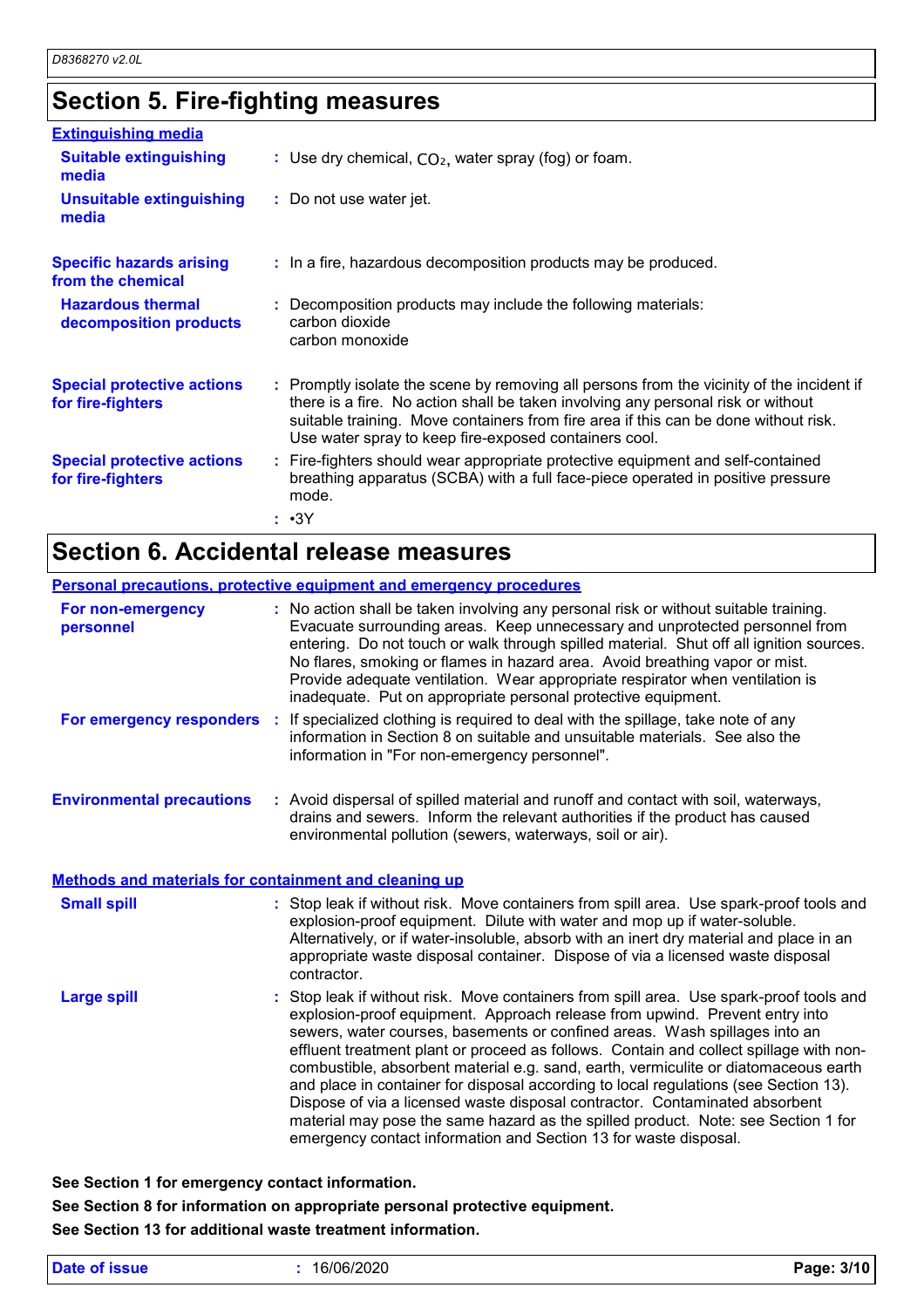### **Section 7. Handling and storage**

| <b>Precautions for safe handling</b>                                             |                                                                                                                                                                                                                                                                                                                                                                                                                                                                                                                                                                                                                                                                                                                                                                                                                                                               |
|----------------------------------------------------------------------------------|---------------------------------------------------------------------------------------------------------------------------------------------------------------------------------------------------------------------------------------------------------------------------------------------------------------------------------------------------------------------------------------------------------------------------------------------------------------------------------------------------------------------------------------------------------------------------------------------------------------------------------------------------------------------------------------------------------------------------------------------------------------------------------------------------------------------------------------------------------------|
| <b>Protective measures</b>                                                       | : Put on appropriate personal protective equipment (see Section 8). Do not ingest.<br>Avoid contact with eyes, skin and clothing. Avoid breathing vapor or mist. Use only<br>with adequate ventilation. Wear appropriate respirator when ventilation is<br>inadequate. Do not enter storage areas and confined spaces unless adequately<br>ventilated. Keep in the original container or an approved alternative made from a<br>compatible material, kept tightly closed when not in use. Store and use away from<br>heat, sparks, open flame or any other ignition source. Use explosion-proof electrical<br>(ventilating, lighting and material handling) equipment. Use only non-sparking tools.<br>Take precautionary measures against electrostatic discharges. Empty containers<br>retain product residue and can be hazardous. Do not reuse container. |
| <b>Advice on general</b><br>occupational hygiene                                 | : Eating, drinking and smoking should be prohibited in areas where this material is<br>handled, stored and processed. Workers should wash hands and face before<br>eating, drinking and smoking. Remove contaminated clothing and protective<br>equipment before entering eating areas. See also Section 8 for additional<br>information on hygiene measures.                                                                                                                                                                                                                                                                                                                                                                                                                                                                                                 |
| <b>Conditions for safe storage,</b><br>including any<br><b>incompatibilities</b> | Store in accordance with local regulations. Store in a segregated and approved<br>area. Store in original container protected from direct sunlight in a dry, cool and well-<br>ventilated area, away from incompatible materials (see Section 10) and food and<br>drink. Eliminate all ignition sources. Separate from oxidizing materials. Keep<br>container tightly closed and sealed until ready for use. Containers that have been<br>opened must be carefully resealed and kept upright to prevent leakage. Do not<br>store in unlabeled containers. Use appropriate containment to avoid environmental<br>contamination. See Section 10 for incompatible materials before handling or use.                                                                                                                                                              |
| Do not store above the<br>following temperature                                  | : 25 °C                                                                                                                                                                                                                                                                                                                                                                                                                                                                                                                                                                                                                                                                                                                                                                                                                                                       |

### **Section 8. Exposure controls and personal protection**

#### **Control parameters**

**Australia**

#### **Occupational exposure limits**

| Ingredient name | <b>Exposure limits</b>                                                                                     |
|-----------------|------------------------------------------------------------------------------------------------------------|
| ethanol         | Safe Work Australia (Australia, 4/2018).<br>TWA: 1880 mg/m <sup>3</sup> 8 hours.<br>TWA: 1000 ppm 8 hours. |

#### **New Zealand**

**Occupational exposure limits : No exposure standard allocated.**

| Ingredient name | <b>Exposure limits</b>                                                                                         |
|-----------------|----------------------------------------------------------------------------------------------------------------|
| ethanol         | NZ HSWA 2015 (New Zealand, 11/2018).<br>WES-TWA: 1000 ppm 8 hours.<br>WES-TWA: 1880 mg/m <sup>3</sup> 8 hours. |

| <b>Appropriate engineering</b><br>controls | : Use only with adequate ventilation. Use process enclosures, local exhaust<br>ventilation or other engineering controls to keep worker exposure to airborne<br>contaminants below any recommended or statutory limits. The engineering controls<br>also need to keep gas, vapor or dust concentrations below any lower explosive<br>limits. Use explosion-proof ventilation equipment. |
|--------------------------------------------|-----------------------------------------------------------------------------------------------------------------------------------------------------------------------------------------------------------------------------------------------------------------------------------------------------------------------------------------------------------------------------------------|
| <b>Environmental exposure</b><br>controls  | : Emissions from ventilation or work process equipment should be checked to ensure<br>they comply with the requirements of environmental protection legislation. In some<br>cases, fume scrubbers, filters or engineering modifications to the process<br>equipment will be necessary to reduce emissions to acceptable levels.                                                         |

#### **Individual protection measures**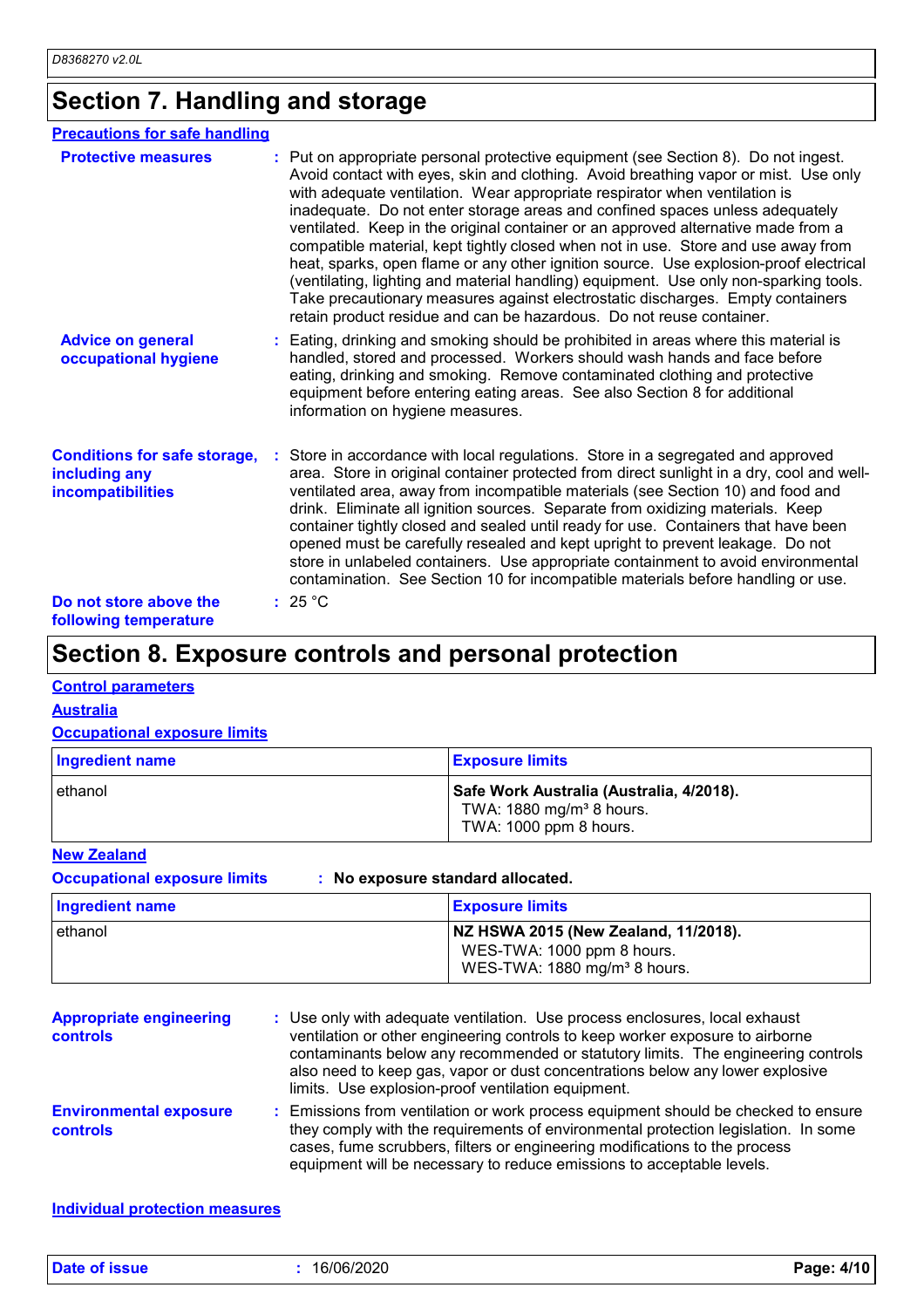## **Section 8. Exposure controls and personal protection**

| <b>Hygiene measures</b>       | : Wash hands, forearms and face thoroughly after handling chemical products, before<br>eating, smoking and using the lavatory and at the end of the working period.<br>Appropriate techniques should be used to remove potentially contaminated clothing.<br>Wash contaminated clothing before reusing. Ensure that eyewash stations and<br>safety showers are close to the workstation location.                           |
|-------------------------------|-----------------------------------------------------------------------------------------------------------------------------------------------------------------------------------------------------------------------------------------------------------------------------------------------------------------------------------------------------------------------------------------------------------------------------|
| <b>Eye/face protection</b>    | Safety eyewear complying with an approved standard should be used when a risk<br>assessment indicates this is necessary to avoid exposure to liquid splashes, mists,<br>gases or dusts. If contact is possible, the following protection should be worn,<br>unless the assessment indicates a higher degree of protection: safety glasses with<br>side-shields.                                                             |
| <b>Skin protection</b>        |                                                                                                                                                                                                                                                                                                                                                                                                                             |
| <b>Hand protection</b>        | : Considering the parameters specified by the glove manufacturer, check during use<br>that the gloves are still retaining their protective properties. It should be noted that<br>the time to breakthrough for any glove material may be different for different glove<br>manufacturers. In the case of mixtures, consisting of several substances, the<br>protection time of the gloves cannot be accurately estimated.    |
| <b>Body protection</b>        | Personal protective equipment for the body should be selected based on the task<br>being performed and the risks involved and should be approved by a specialist<br>before handling this product. When there is a risk of ignition from static electricity,<br>wear anti-static protective clothing. For the greatest protection from static<br>discharges, clothing should include anti-static overalls, boots and gloves. |
| <b>Other skin protection</b>  | Appropriate footwear and any additional skin protection measures should be<br>selected based on the task being performed and the risks involved and should be<br>approved by a specialist before handling this product.                                                                                                                                                                                                     |
| <b>Respiratory protection</b> | Based on the hazard and potential for exposure, select a respirator that meets the<br>appropriate standard or certification. Respirators must be used according to a<br>respiratory protection program to ensure proper fitting, training, and other important<br>aspects of use.                                                                                                                                           |

### **Section 9. Physical and chemical properties**

| <b>Appearance</b>                                 |    |                                                                      |
|---------------------------------------------------|----|----------------------------------------------------------------------|
| <b>Physical state</b>                             |    | $:$ Liquid.                                                          |
| Color                                             |    | Clear.                                                               |
| Odor                                              |    | <b>Fresh Cotton</b>                                                  |
| <b>Odor threshold</b>                             |    | Not available.                                                       |
| pH                                                | t. | 3.25 to 3.75 [Conc. (% w/w): 100%]                                   |
|                                                   |    | : Not available.                                                     |
| <b>Melting point</b>                              |    |                                                                      |
| <b>Boiling point</b>                              | ÷. | Not available.                                                       |
| <b>Flash point</b>                                |    | Closed cup: $23^{\circ}$ C (73.4 $^{\circ}$ F)                       |
| <b>Evaporation rate</b>                           | t. | Not available.                                                       |
| <b>Flammability (solid, gas)</b>                  |    | $:$ Not available.                                                   |
| Lower and upper explosive<br>(flammable) limits   |    | : Not available.                                                     |
| <b>Vapor pressure</b>                             |    | : Not available.                                                     |
| <b>Vapor density</b>                              |    | Not available.                                                       |
| <b>Relative density</b>                           |    | 0.925 to 0.945                                                       |
| <b>Solubility</b>                                 |    | Easily soluble in the following materials: cold water and hot water. |
| <b>Solubility in water</b>                        |    | : Not available.                                                     |
| <b>Partition coefficient: n-</b><br>octanol/water |    | : Not available.                                                     |
| <b>Auto-ignition temperature</b>                  |    | : Not available.                                                     |
| <b>Decomposition temperature</b>                  |    | : Not available.                                                     |
| <b>Viscosity</b>                                  |    | : Not available.                                                     |

**Date of issue :** 16/06/2020 **Page: 5/10**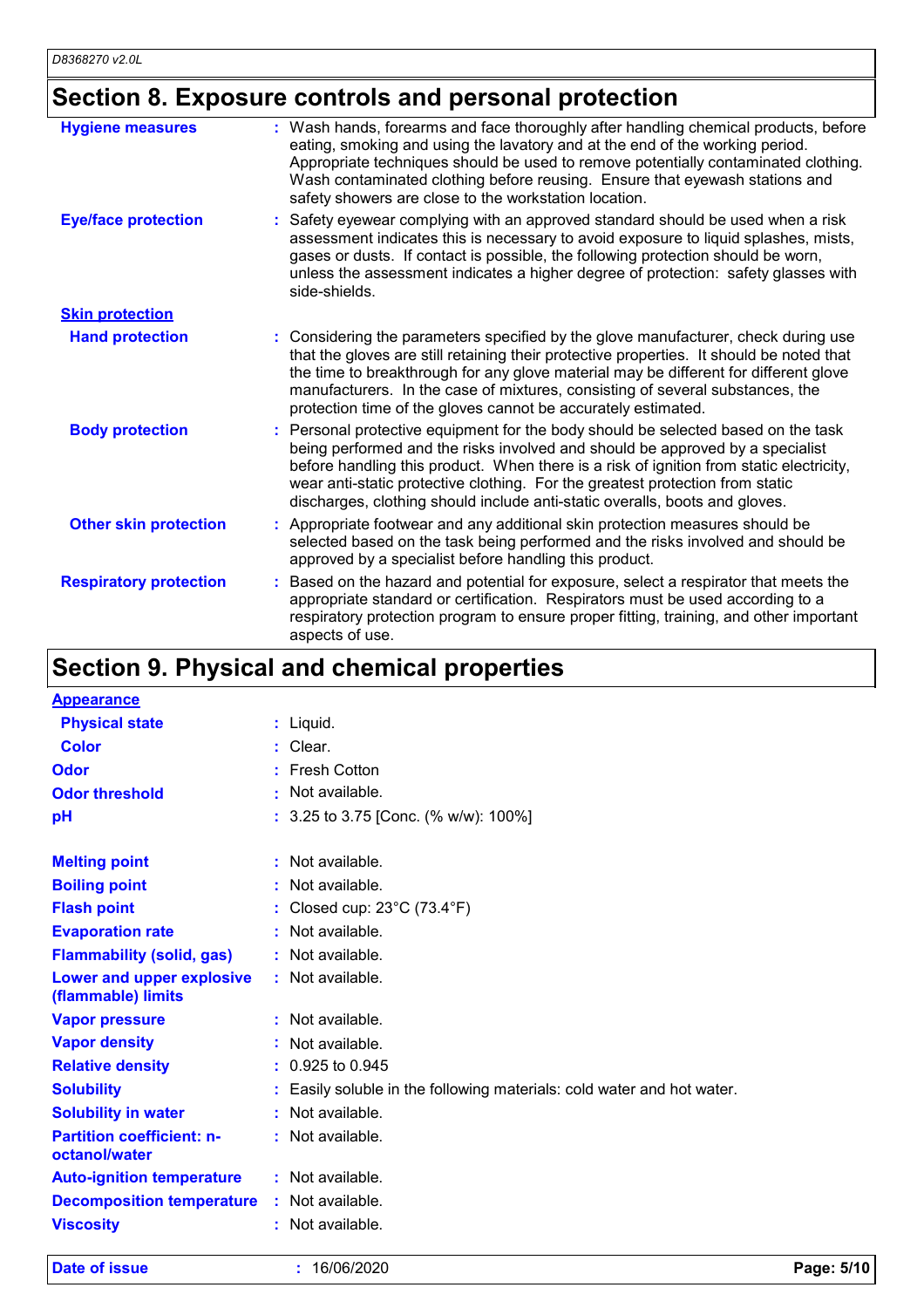### **Section 9. Physical and chemical properties**

**Flow time (ISO 2431) :** Not available.

## **Section 10. Stability and reactivity**

| <b>Reactivity</b>                            | : No specific test data related to reactivity available for this product or its ingredients.                                                                                 |
|----------------------------------------------|------------------------------------------------------------------------------------------------------------------------------------------------------------------------------|
| <b>Chemical stability</b>                    | : The product is stable.                                                                                                                                                     |
| <b>Possibility of hazardous</b><br>reactions | : Under normal conditions of storage and use, hazardous reactions will not occur.                                                                                            |
| <b>Conditions to avoid</b>                   | : Avoid all possible sources of ignition (spark or flame). Do not pressurize, cut, weld,<br>braze, solder, drill, grind or expose containers to heat or sources of ignition. |
| <b>Incompatible materials</b>                | : Reactive or incompatible with the following materials:<br>oxidizing materials                                                                                              |
| <b>Hazardous decomposition</b><br>products   | : Under normal conditions of storage and use, hazardous decomposition products<br>should not be produced.                                                                    |

### **Section 11. Toxicological information**

#### **Information on toxicological effects**

| <b>Acute toxicity</b> |
|-----------------------|
|-----------------------|

| <b>Product/ingredient name</b> | <u> Result</u>                            | <b>Species</b> | <b>Dose</b>                        | <b>Exposure</b> |
|--------------------------------|-------------------------------------------|----------------|------------------------------------|-----------------|
| lethanol                       | <b>LC50 Inhalation Vapor</b><br>LD50 Oral | Rat<br>Rat     | 124700 mg/m <sup>3</sup><br>7 g/kg | 4 hours         |

| <b>Conclusion/Summary</b>   | : Based on available data, the classification criteria are not met. |
|-----------------------------|---------------------------------------------------------------------|
| <b>Irritation/Corrosion</b> |                                                                     |

| <b>Product/ingredient name</b> | <b>Result</b>            | <b>Species</b> | <b>Score</b> | <b>Exposure</b>                                   | <b>Observation</b> |
|--------------------------------|--------------------------|----------------|--------------|---------------------------------------------------|--------------------|
| ethanol                        | Eyes - Moderate irritant | Rabbit         |              | 0.066666667<br>lminutes 100<br><b>Imilligrams</b> |                    |
|                                | Eyes - Mild irritant     | Rabbit         |              | 24 hours 500<br>milligrams                        |                    |
|                                | Eyes - Moderate irritant | l Rabbit       |              | 100<br>microliters                                |                    |
|                                | Skin - Mild irritant     | Rabbit         |              | 400<br>milligrams                                 |                    |
|                                | Skin - Moderate irritant | Rabbit         |              | l24 hours 20<br>milligrams                        |                    |

**Conclusion/Summary**

| Skin |  | : Based on available data, the classification criteria are not met. |  |
|------|--|---------------------------------------------------------------------|--|
|------|--|---------------------------------------------------------------------|--|

- **Eyes :** Based on available data, the classification criteria are not met.
- **Respiratory :** Based on available data, the classification criteria are not met.

**Sensitization**

| <b>Product/ingredient name</b> | <b>Route of</b><br><b>exposure</b> | <b>Species</b> | <b>Result</b>   |
|--------------------------------|------------------------------------|----------------|-----------------|
| Similar product                | skin                               | Guinea pig     | Not sensitizing |

**Conclusion/Summary Skin :** Based on available data, the classification criteria are not met. **Respiratory :** Based on available data, the classification criteria are not met. **Date of issue :** 16/06/2020 **Page: 6/10**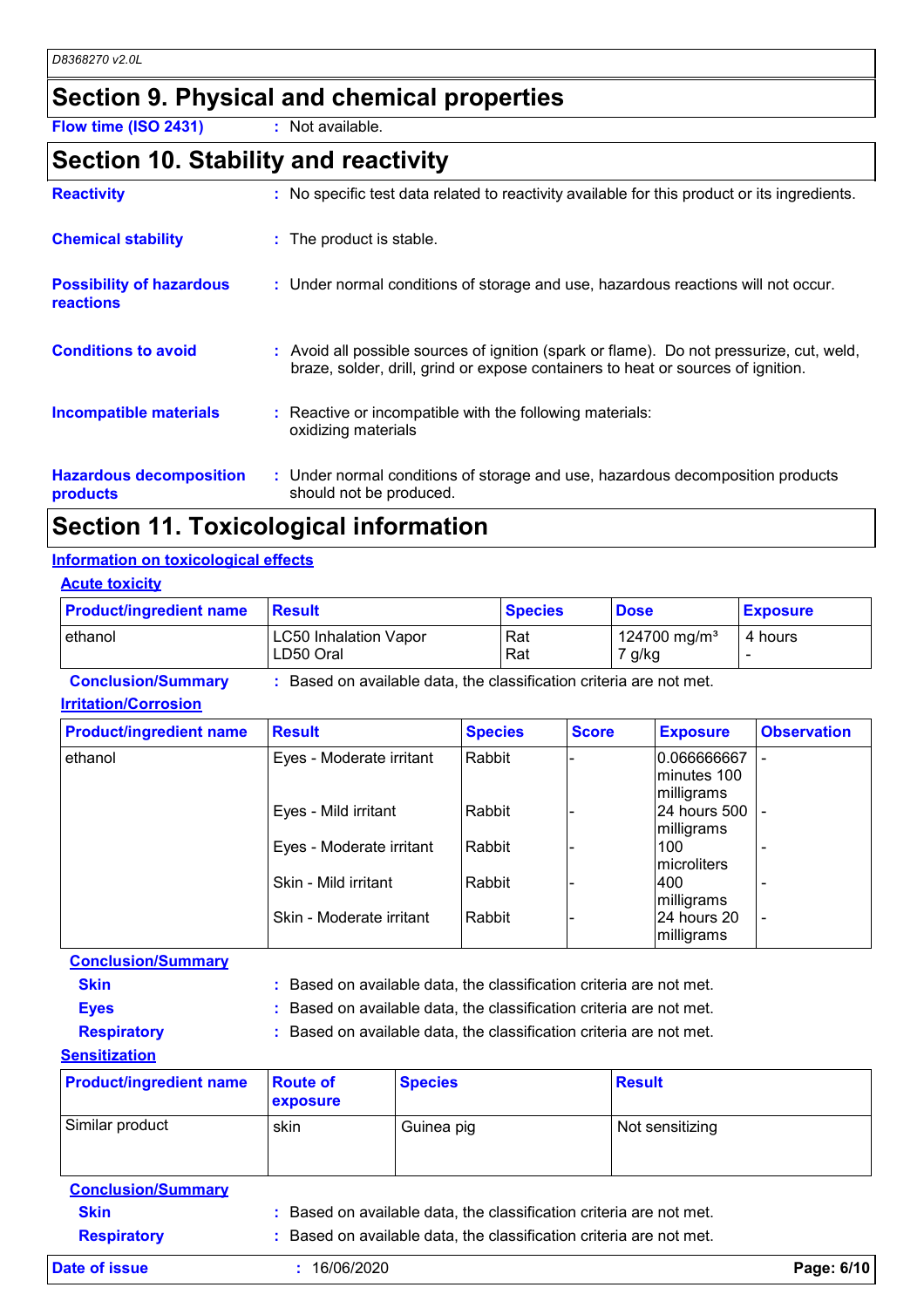## **Section 11. Toxicological information**

#### **Mutagenicity**

Not available.

| <u>ivul avaliable.</u>                                                      |                                                                                          |
|-----------------------------------------------------------------------------|------------------------------------------------------------------------------------------|
| <b>Conclusion/Summary</b><br><b>Carcinogenicity</b><br>Not available.       | : Based on available data, the classification criteria are not met.                      |
| <b>Conclusion/Summary</b><br><b>Reproductive toxicity</b><br>Not available. | : Based on available data, the classification criteria are not met.                      |
| <b>Conclusion/Summary</b><br><b>Teratogenicity</b><br>Not available.        | : Based on available data, the classification criteria are not met.                      |
| <b>Conclusion/Summary</b>                                                   | : Based on available data, the classification criteria are not met.                      |
| Specific target organ toxicity (single exposure)                            |                                                                                          |
| Not available.                                                              |                                                                                          |
| <b>Specific target organ toxicity (repeated exposure)</b><br>Not available. |                                                                                          |
| <b>Aspiration hazard</b><br>Not available.                                  |                                                                                          |
| <b>Information on the likely</b><br>routes of exposure                      | : Not available.                                                                         |
| <b>Potential acute health effects</b>                                       |                                                                                          |
| <b>Eye contact</b>                                                          | : No known significant effects or critical hazards.                                      |
| <b>Inhalation</b>                                                           | No known significant effects or critical hazards.                                        |
| <b>Skin contact</b>                                                         | : No known significant effects or critical hazards.                                      |
| <b>Ingestion</b>                                                            | : No known significant effects or critical hazards.                                      |
|                                                                             | <b>Symptoms related to the physical, chemical and toxicological characteristics</b>      |
| <b>Eye contact</b>                                                          | : No specific data.                                                                      |
| <b>Inhalation</b>                                                           | No specific data.                                                                        |
| <b>Skin contact</b>                                                         | No specific data.                                                                        |
| <b>Ingestion</b>                                                            | : No specific data.                                                                      |
|                                                                             | Delayed and immediate effects and also chronic effects from short and long term exposure |
| <b>Short term exposure</b>                                                  |                                                                                          |
| <b>Potential immediate</b><br>effects                                       | : Not available.                                                                         |
| <b>Potential delayed effects</b>                                            | : Not available.                                                                         |
| <b>Long term exposure</b>                                                   |                                                                                          |
| <b>Potential immediate</b><br>effects                                       | : Not available.                                                                         |
| <b>Potential delayed effects</b>                                            | : Not available.                                                                         |
| <b>Potential chronic health effects</b><br>Not available.                   |                                                                                          |
| <b>Conclusion/Summary</b>                                                   | : Based on available data, the classification criteria are not met.                      |
| <b>General</b>                                                              | : No known significant effects or critical hazards.                                      |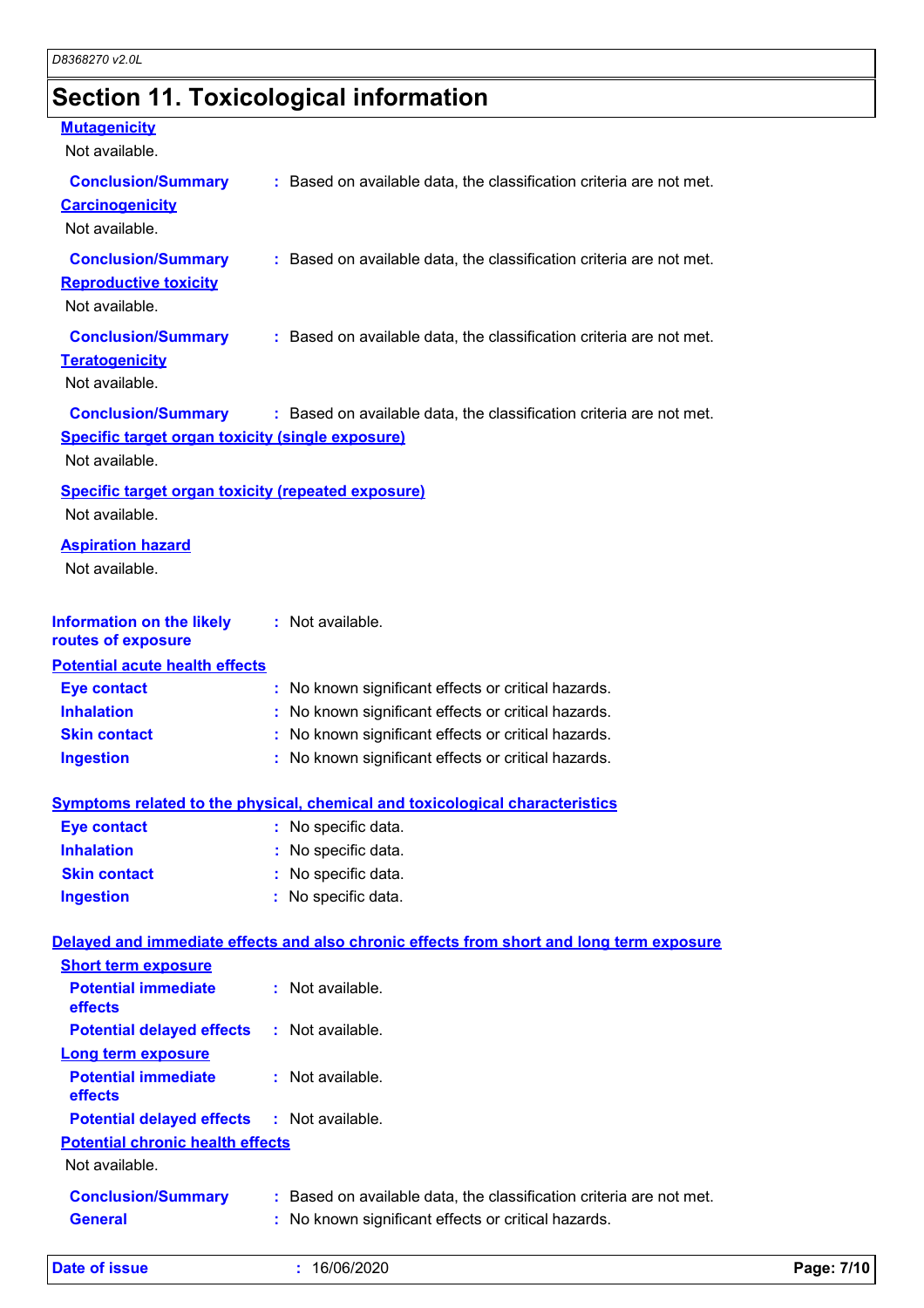### **Section 11. Toxicological information**

| <b>Carcinogenicity</b>       | : No known significant effects or critical hazards. |  |
|------------------------------|-----------------------------------------------------|--|
| <b>Mutagenicity</b>          | : No known significant effects or critical hazards. |  |
| <b>Teratogenicity</b>        | : No known significant effects or critical hazards. |  |
| <b>Developmental effects</b> | : No known significant effects or critical hazards. |  |
| <b>Fertility effects</b>     | : No known significant effects or critical hazards. |  |
|                              |                                                     |  |

#### **Numerical measures of toxicity**

**Acute toxicity estimates**

Not available.

### **Section 12. Ecological information**

#### **Toxicity**

| <b>Product/ingredient name</b> | <b>Result</b>                                                     | <b>Species</b>                                | <b>Exposure</b> |  |
|--------------------------------|-------------------------------------------------------------------|-----------------------------------------------|-----------------|--|
| ethanol                        | Acute EC50 17.921 mg/l Marine water                               | Algae - Ulva pertusa                          | 96 hours        |  |
|                                | Acute EC50 2000 µg/l Fresh water                                  | Daphnia - Daphnia magna                       | 48 hours        |  |
|                                | Acute LC50 25500 µg/l Marine water                                | Crustaceans - Artemia<br>franciscana - Larvae | 48 hours        |  |
|                                | Acute LC50 11000000 µg/l Marine<br>water                          | Fish - Alburnus alburnus                      | 96 hours        |  |
|                                | Chronic NOEC 4.995 mg/l Marine water                              | Algae - Ulva pertusa                          | 96 hours        |  |
|                                | Chronic NOEC 100 ul/L Fresh water                                 | Daphnia - Daphnia magna -<br><b>Neonate</b>   | 21 days         |  |
| <b>Conclusion/Summary</b>      | Based on available data, the classification criteria are not met. |                                               |                 |  |

### **Persistence and degradability**

**Conclusion/Summary :** Based on available data, the classification criteria are not met.

#### **Bioaccumulative potential**

| <b>Product/ingredient name</b> | $\mathsf{LogP}_\mathsf{ow}$ | <b>BCF</b> | <b>Potential</b> |
|--------------------------------|-----------------------------|------------|------------------|
| l ethanol                      | $-0.35$                     |            | low              |

#### **Mobility in soil**

| <b>Soil/water partition</b> | $:$ Not available. |
|-----------------------------|--------------------|
| <b>coefficient (Koc)</b>    |                    |

**Other adverse effects** : No known significant effects or critical hazards.

#### **Section 13. Disposal considerations**

The generation of waste should be avoided or minimized wherever possible. Disposal of this product, solutions and any by-products should at all times comply with the requirements of environmental protection and waste disposal legislation and any regional local authority requirements. Dispose of surplus and nonrecyclable products via a licensed waste disposal contractor. Waste should not be disposed of untreated to the sewer unless fully compliant with the requirements of all authorities with jurisdiction. Waste packaging should be recycled. Incineration or landfill should only be considered when recycling is not feasible. This material and its container must be disposed of in a safe way. Care should be taken when handling emptied containers that have not been cleaned or rinsed out. Empty containers or liners may retain some product residues. Vapor from product residues may create a highly flammable or explosive atmosphere inside the container. Do not cut, weld or grind used containers unless they have been cleaned thoroughly **Disposal methods :**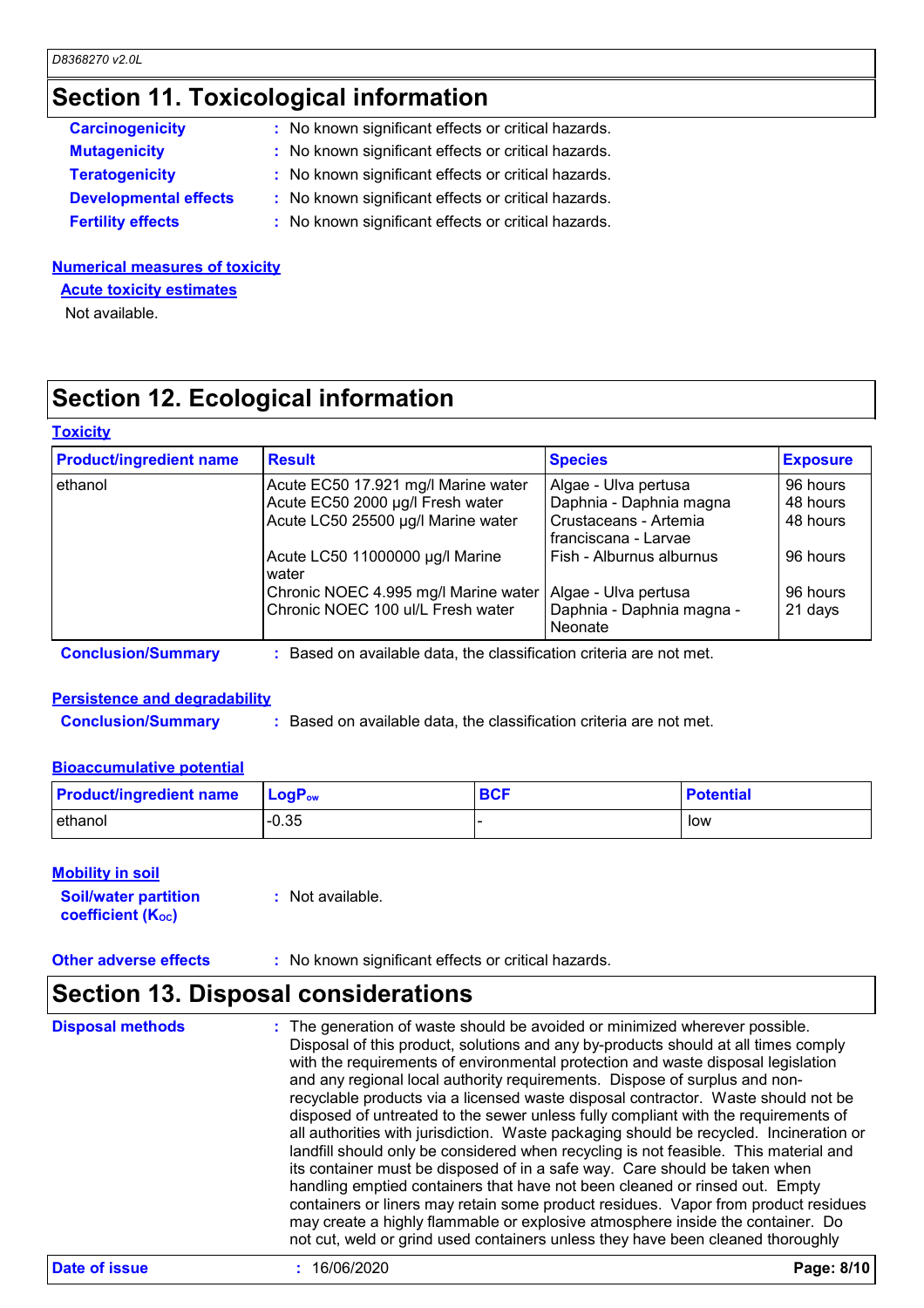### **Section 13. Disposal considerations**

internally. Avoid dispersal of spilled material and runoff and contact with soil, waterways, drains and sewers.

### **Section 14. Transport information**

|                                      | <b>ADG</b>                            | <b>ADR/RID</b>                        | <b>IMDG</b>                           | <b>IATA</b>                            |
|--------------------------------------|---------------------------------------|---------------------------------------|---------------------------------------|----------------------------------------|
| <b>UN number</b>                     | <b>UN1993</b>                         | <b>UN1993</b>                         | <b>UN1993</b>                         | <b>UN1993</b>                          |
| <b>UN proper</b><br>shipping name    | FLAMMABLE LIQUID,<br>N.O.S. (ethanol) | FLAMMABLE LIQUID,<br>N.O.S. (ethanol) | FLAMMABLE LIQUID,<br>N.O.S. (ethanol) | Flammable liquid, n.o.<br>s. (ethanol) |
| <b>Transport hazard</b><br>class(es) | 3                                     | 3                                     | 3                                     | 3                                      |
| <b>Packing group</b>                 | Ш                                     | III                                   | Ш                                     | III                                    |
| <b>Environmental</b><br>hazards      | No.                                   | No.                                   | No.                                   | No.                                    |

| <b>Additional information</b>                                   |                                                                                                                                                                                                                                                                           |
|-----------------------------------------------------------------|---------------------------------------------------------------------------------------------------------------------------------------------------------------------------------------------------------------------------------------------------------------------------|
| <b>ADG</b>                                                      | : Hazchem code · 3Y<br>Special provisions 223, 274                                                                                                                                                                                                                        |
| <b>ADR/RID</b>                                                  | <b>Hazard identification number 30</b><br><b>Limited quantity 5 L</b><br>Special provisions 274, 601<br>Tunnel code (D/E)                                                                                                                                                 |
| <b>IMDG</b>                                                     | : <b>Emergency schedules</b> F-E, S-E<br>Special provisions 223, 274, 955                                                                                                                                                                                                 |
| <b>IATA</b>                                                     | : <b>Quantity limitation</b> Passenger and Cargo Aircraft: 60 L. Packaging instructions:<br>355. Cargo Aircraft Only: 220 L. Packaging instructions: 366. Limited Quantities -<br>Passenger Aircraft: 10 L. Packaging instructions: Y344.<br><b>Special provisions A3</b> |
|                                                                 | Special precautions for user : Transport within user's premises: always transport in closed containers that are<br>upright and secure. Ensure that persons transporting the product know what to do in<br>the event of an accident or spillage.                           |
| <b>Transport in bulk according</b><br>to Annex II of MARPOL and | : Not available.                                                                                                                                                                                                                                                          |

## **Section 15. Regulatory information**

| <b>Standard Uniform Schedule of Medicine and Poisons</b>    |                                                                        |
|-------------------------------------------------------------|------------------------------------------------------------------------|
| Not scheduled                                               |                                                                        |
|                                                             | <b>Model Work Health and Safety Regulations - Scheduled Substances</b> |
| No listed substance                                         |                                                                        |
| <b>Australia inventory (AICS)</b>                           | : All components are listed or exempted.                               |
| <b>New Zealand Inventory of</b><br><b>Chemicals (NZIoC)</b> | : All components are listed or exempted.                               |
| <b>HSNO Group Standard</b>                                  | : Cleaning Products (Subsidiary Hazard)                                |
| <b>HSNO Approval Number</b>                                 | : HSR002530                                                            |
| <b>Approved Handler</b><br><b>Requirement</b>               | : Not applicable.                                                      |

**the IBC Code**